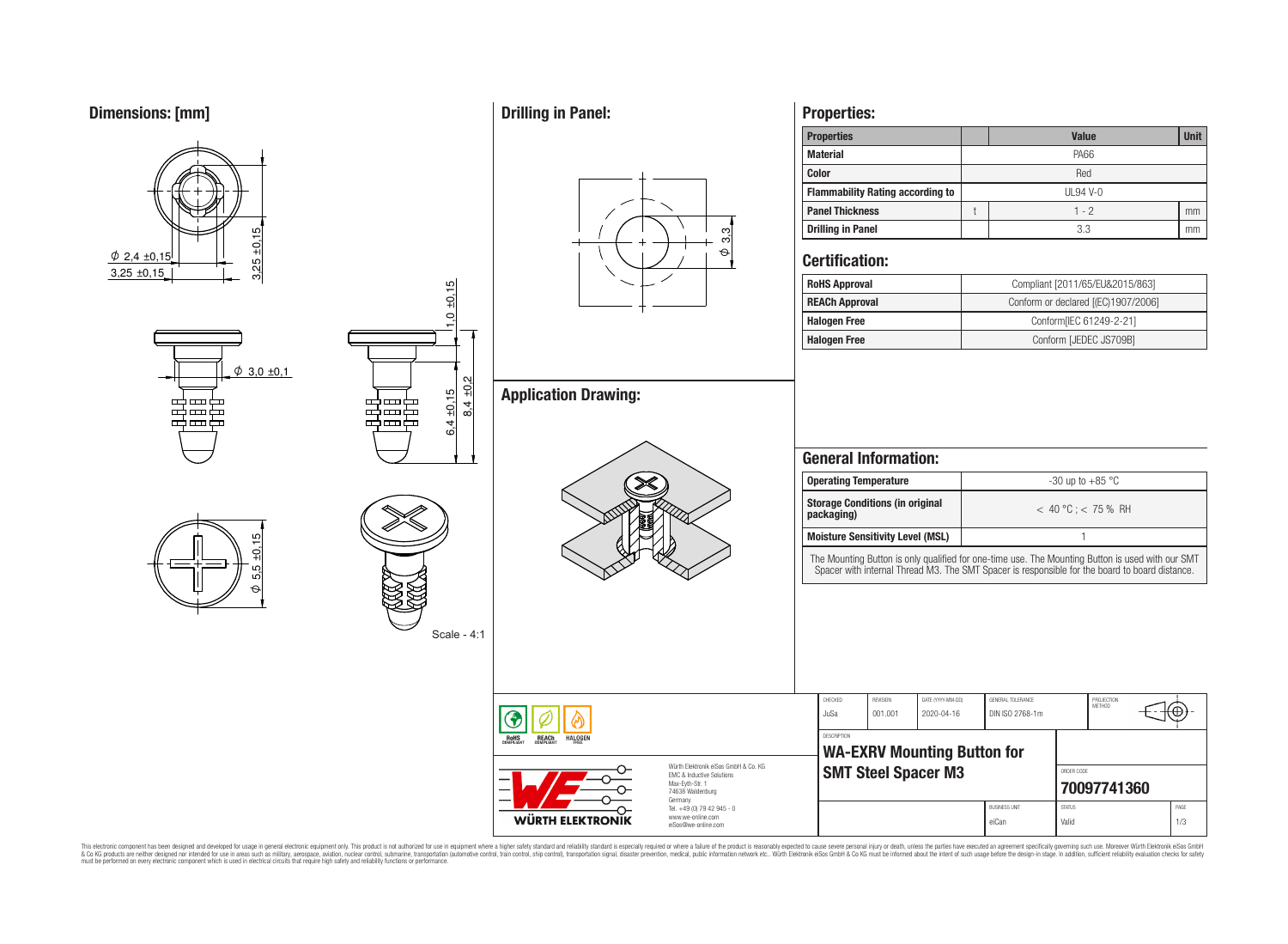# **Cautions and Warnings:**

# **The following conditions apply to all goods within the product series of WA-EXRV of Würth Elektronik eiSos GmbH & Co. KG:**

#### **General:**

- This mechanical component is designed and manufactured for use in general electronic equipment.
- Würth Elektronik must be asked for written approval (following the PPAP procedure) before incorporating the components into any equipment in fields such as military, aerospace, aviation, nuclear control, submarine, transportation (automotive control, train control, ship control), transportation signal, disaster prevention, medical, public information network, etc. where higher safety and reliability are especially required and/or if there is the possibility of direct damage or human injury.
- Mechanical components that will be used in safety-critical or high-reliability applications, should be pre-evaluated by the customer.
- The component is designed and manufactured to be used within the datasheet specified values. If the usage and operation conditions specified in the datasheet are not met, the component may be damaged or dissolved.
- Do not drop or impact the components, the component may be damaged.
- Würth Elektronik products are qualified according to international standards, which are listed in each product reliability report. Würth Elektronik does not warrant any customer qualified product characteristics beyond Würth Elektroniks' specifications, for its validity and sustainability over time.
- The responsibility for the function of the application of the customer specific products and use in a particular customer design is always the full and autonomous responsibility of the customer. All technical specification for standard products also apply to customer specific products.

## **Product Specific:**

### **Cleaning and Washing:**

- Washing agents used during the production to clean the customer application might damage or change the characteristics of the components. Washing agents may have a negative effect on the long-term functionality of the product.
- Using a brush during the cleaning process may damage the component. Therefore, we do not recommend using a brush during the PCB cleaning process.

# **Potting and Coating:**

• If the product is potted in the customer application, the potting material might shrink or expand during and after hardening. Shrinking could lead to an incomplete seal, allowing contaminants into the components. Expansion could damage the components. We recommend a manual inspection after potting or coating to avoid these effects.

## **Storage Conditions:**

- A storage of Würth Elektronik products for longer than 12 months is not recommended. Within other effects, the terminals may suffer degradation, resulting in bad processability.Therefore, all products shall be used within the period of 12 months based on the day of shipment.
- Do not expose the components to direct sunlight.<br>• The storage conditions in the original packaging
- The storage conditions in the original packaging are defined according to DIN EN 61760-2.
- The storage conditions stated in the original packaging apply to the storage time and not to the transportation time of the components.

### **Handling:**

- Do not hit the mounting button with excessive force. It may damage or break the slats and cause breaking of the head, which results in malfunction.
- Violation of the technical product specifications will void the warranty.

These cautions and warnings comply with the state of the scientific and technical knowledge and are believed to be accurate and reliable. However, no responsibility is assumed for inaccuracies or incompleteness.

| REACH<br>COMPLIANT<br><b>HALOGEN</b><br><b>ROHS</b><br>COMPLIANT<br>Würth Flektronik eiSos GmbH & Co. KG<br>FMC & Inductive Solutions<br>–<br>Max-Evth-Str. 1<br>74638 Waldenburg<br>Germany |                                                                        | CHECKED<br>JuSa    | <b>REVISION</b><br>001.001 | DATE (YYYY-MM-DD)<br>2020-04-16    | GENERAL TOLERANCE<br>DIN ISO 2768-1m |                           | PROJECTION<br><b>METHOD</b> |             |
|----------------------------------------------------------------------------------------------------------------------------------------------------------------------------------------------|------------------------------------------------------------------------|--------------------|----------------------------|------------------------------------|--------------------------------------|---------------------------|-----------------------------|-------------|
|                                                                                                                                                                                              |                                                                        | <b>DESCRIPTION</b> |                            | <b>WA-EXRV Mounting Button for</b> |                                      |                           |                             |             |
|                                                                                                                                                                                              |                                                                        |                    | <b>SMT Steel Spacer M3</b> |                                    |                                      | ORDER CODE<br>70097741360 |                             |             |
| WÜRTH ELEKTRONIK                                                                                                                                                                             | Tel. +49 (0) 79 42 945 - 0<br>www.we-online.com<br>eiSos@we-online.com |                    |                            |                                    | <b>BUSINESS UNIT</b><br>eiCan        | <b>STATUS</b><br>Valid    |                             | PAGE<br>2/3 |

This electronic component has been designed and developed for usage in general electronic equipment only. This product is not authorized for use in equipment where a higher safety standard and reliability standard si espec & Ook product a label and the membed of the seasuch as marked and as which such a membed and the such assume that income in the seasuch and the simulation and the such assume that include to the such a membed and the such